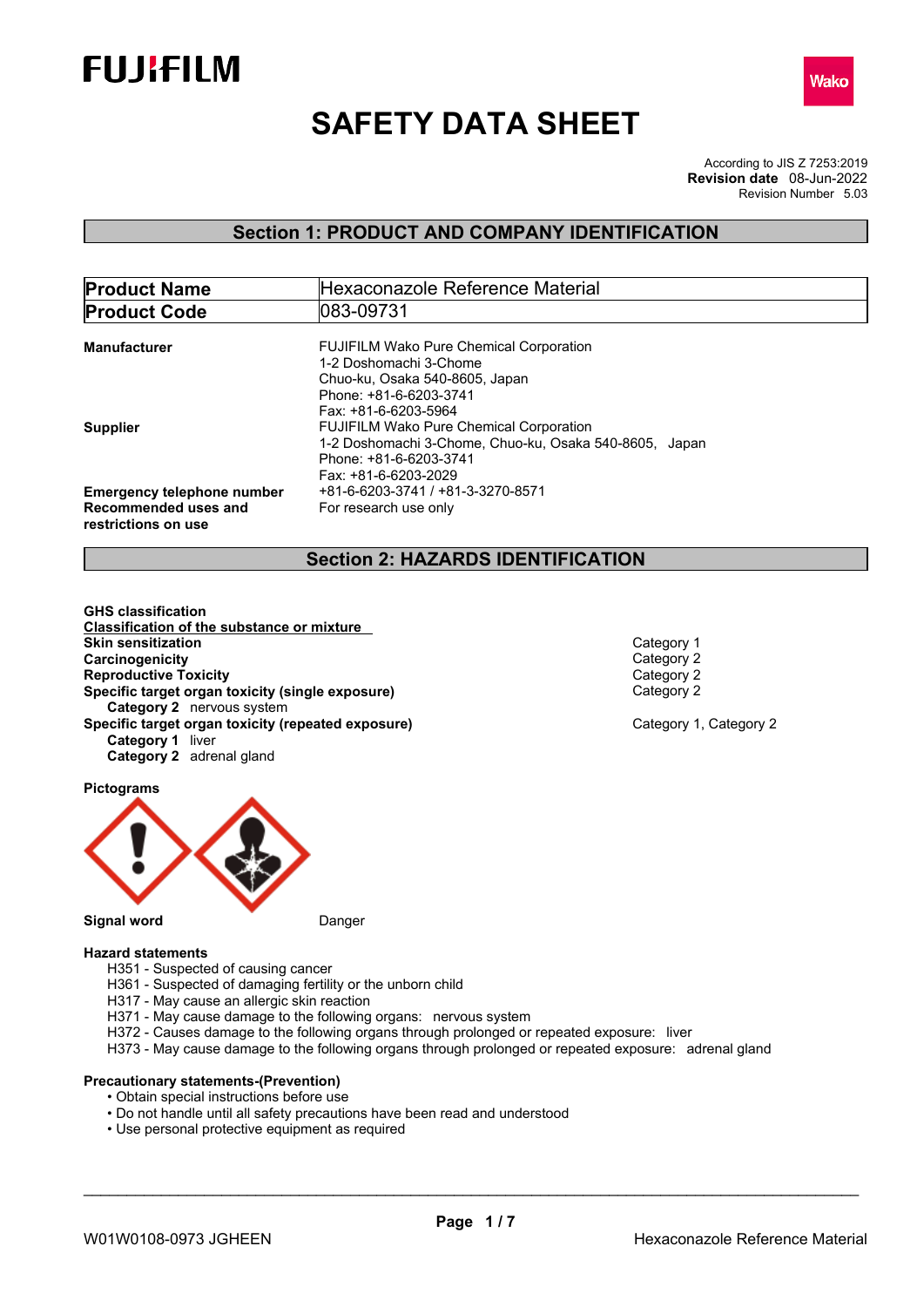- Contaminated work clothing should not be allowed out of the workplace
- Wear protective gloves
- Do not breathe dust/fume/gas/mist/vapors/spray
- Wash face, hands and any exposed skin thoroughly after handling
- Do not eat, drink or smoke when using this product

#### **Precautionary statements-(Response)**

- IF exposed or concerned: Get medical advice/attention
- IF ON SKIN: Wash with plenty of soap and water
- If skin irritation or rash occurs: Get medical advice/attention
- Wash contaminated clothing before reuse

**Precautionary statements-(Storage)**

• Store locked up

#### **Precautionary statements-(Disposal)**

• Dispose of contents/container to an approved waste disposal plant

## **Others**

#### **Other hazards** Not available

### **Section 3: COMPOSITION/INFORMATION ON INGREDIENTS**

**Single Substance or Mixture** Substance

#### **Formula** C14H17Cl2N3O

| <b>Chemical Name</b> | Weight-% | <b>Molecular weight</b> | <b>ENCS</b> | <b>ISHL No.</b>    | <b>CAS RN</b> |
|----------------------|----------|-------------------------|-------------|--------------------|---------------|
| Hexaconazole         | 99.0     | 314.21                  | (5)-6899    | $8-(3)-760$        | 79983-71-4    |
|                      |          |                         |             | -1150<br>$8-(3)-1$ |               |

**Note on ISHL No.:** \* in the table means announced chemical substances.

**Impurities and/or Additives:** Not applicable

### **Section 4: FIRST AID MEASURES**

#### **Inhalation**

Remove to fresh air. If symptoms persist, call a physician.

**Skin contact**

Wash off immediately with soap and plenty of water. If symptoms persist, call a physician.

#### **Eye contact**

IF IN EYES: Rinse cautiously with water for several minutes. Remove contact lenses, if present and easy to do. Continue rinsing. Immediate medical attention is required.

#### **Ingestion**

Rinse mouth. Never give anything by mouth to an unconscious person. Call a physician or poison control center immediately. Do not induce vomiting without medical advice.

#### **Protection of first-aiders**

Use personal protective equipment as required.

### **Section 5: FIRE FIGHTING MEASURES**

#### **Suitable extinguishing media**

Water spray (fog), Carbon dioxide (CO2), Foam, Extinguishing powder, Sand

#### **Unsuitable extinguishing media**

No information available

#### **Specific hazards arising from the chemical product**

Thermal decomposition can lead to release of irritating and toxic gases and vapors.

#### **Special extinguishing method**

No information available

#### **Special protective actions for**

**fire-fighters**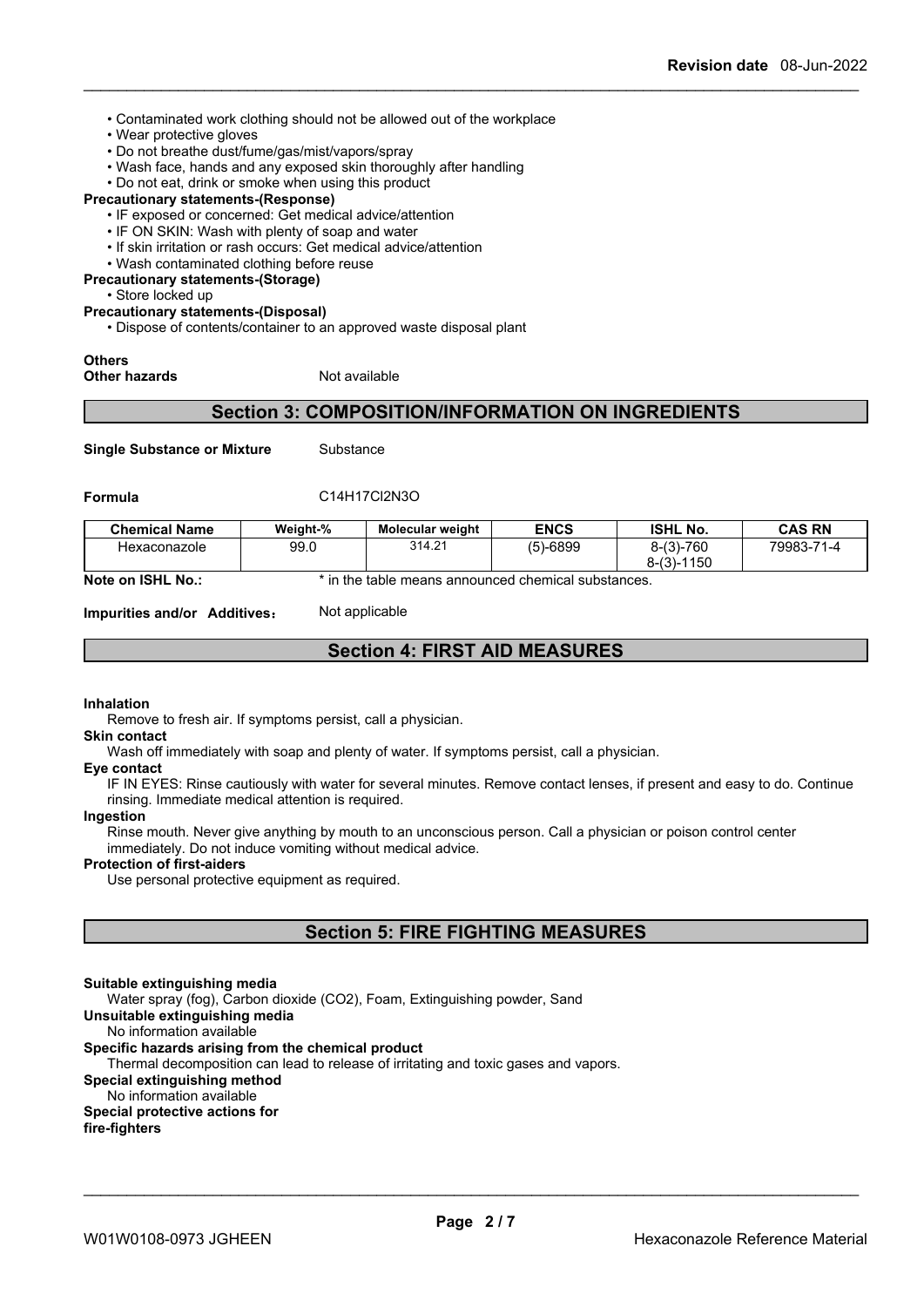Use personal protective equipment as required. Firefighters should wear self-contained breathing apparatus and full firefighting turnout gear.

### **Section 6: ACCIDENTAL RELEASE MEASURES**

#### **Personal precautions, protective equipment and emergency procedures**

For indoor, provide adequate ventilation process until the end of working. Deny unnecessary entry other than the people involved by, for example, using a rope. While working, wear appropriate protective equipments to avoid adhering it on skin, or inhaling the gas. Work from windward, and retract the people downwind.

#### **Environmental precautions**

To be careful not discharged to the environment without being properly handled waste water contaminated.

**Methods and materials for contaminent and methods and materials for cleaning up**

Sweep up and gather scattered particles, and collect it in an empty airtight container.

**Recoverly, neutralization**

### No information available

**Secondary disaster prevention measures**

Clean contaminated objects and areas thoroughly observing environmental regulations.

### **Section 7: HANDLING AND STORAGE**

#### **Handling**

#### **Technical measures**

Avoid contact with strong oxidizing agents. Use with local exhaust ventilation.

#### **Precautions**

Do not rough handling containers, such as upsetting, falling, giving a shock, and dragging Prevent leakage, overflow, and scattering. Not to generate steam and dust in vain. Seal the container after use. After handling, wash hands and face, and then gargle In places other than those specified, should not be smoking or eating and drinking Should not be brought contaminated protective equipment and gloves to rest stops Deny unnecessary entry of non-emergency personnel to the handling area

#### **Safety handling precautions**

Avoid contact with skin, eyes or clothing. Use personal protective equipment as required.

#### **Storage**

**Safe storage conditions Storage conditions** Keep container protect from light tightly closed. Store in a cool (2-10 °C) place. **Safe packaging material** Glass<br>**ompatible substances** Strong oxidizing agents **Incompatible substances** 

### **Section 8: EXPOSURE CONTROLS/PERSONAL PROTECTION**

#### **Engineering controls**

In case of indoor workplace, seal the source or use a local exhaust system. Provide the safety shower facility, and handand eye-wash facility. And display their position clearly.

**Exposure limits** This product, as supplied, does not contain any hazardous materials with occupational exposure limits established by the region specific regulatory bodies.

#### **Personal protective equipment**

**Respiratory protection** Dust mask **Hand protection** Protection gloves

**Eye protection** protective eyeglasses or chemical safety goggles **Skin and body protection** Long-sleeved work clothes

### **General hygiene considerations**

Handle in accordance with good industrial hygiene and safety practice.

### **Section 9: PHYSICAL AND CHEMICAL PROPERTIES**

### **Form**

**Color** White - nearly white white white white white white white white white white white white white white white white white white white white white white white white white white white white white white white white white w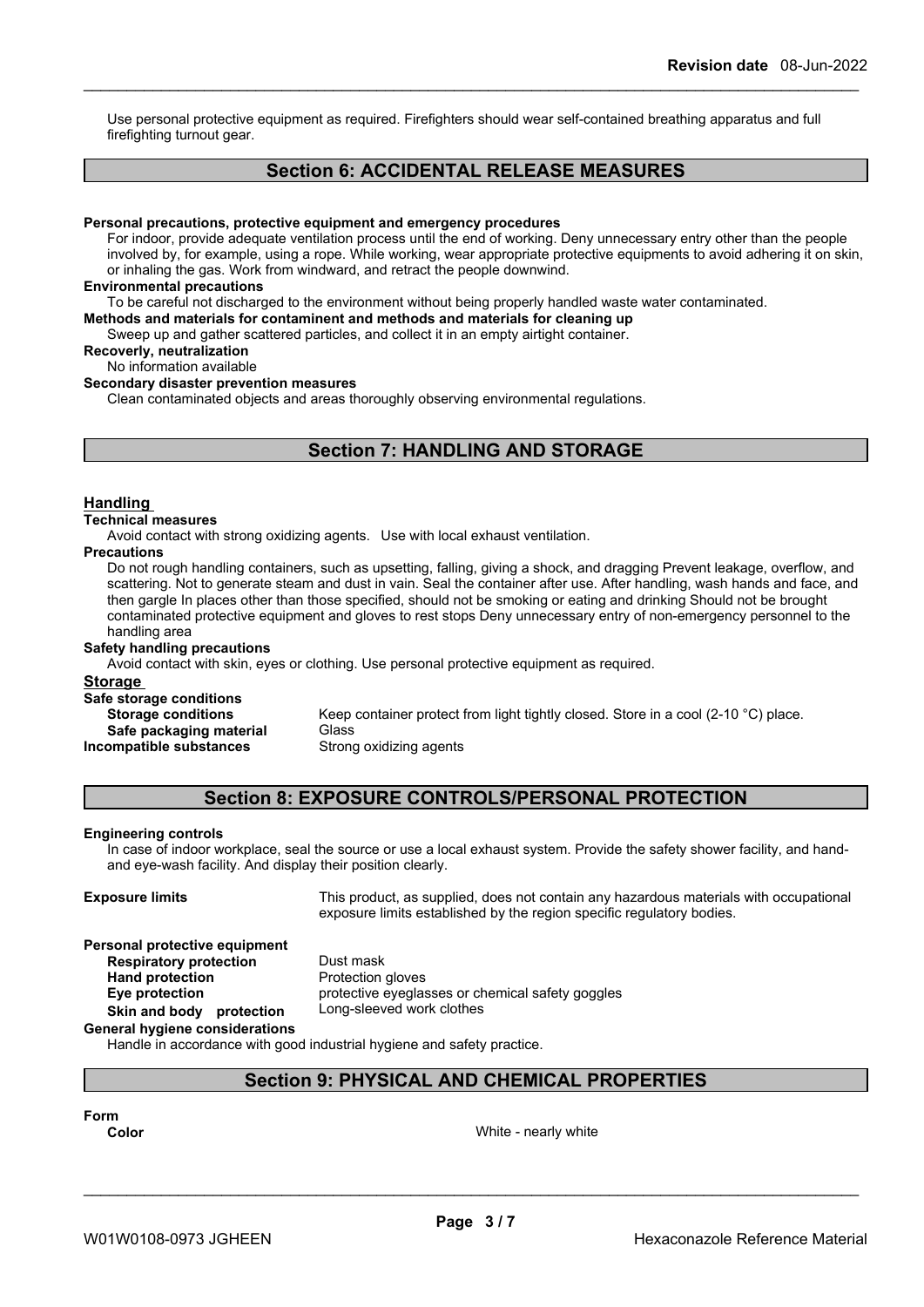**Appearance Contract Appearance** crystalline powder - powder<br> **Odor** crystalline powder - powder - powder - powder - powder - powder - powder - powder - powder - powder - powder no data available<br>110 - 114 °C **Melting point/freezing point Melting point** 110 - 114 °C<br> **Boiling point, initial boiling point and boiling range** and data available **Boiling point, initial boiling point and boiling range<br>Flammability Flammability** no data available **Evaporation rate:** no data available **Flammability** (solid, gas): **Upper/lower flammability or explosive limits Upper:** no data available **Lower**: **Contract and Contract and Contract available** contract and available **Flash point**<br> **Auto-ignition temperature:**<br> **Auto-ignition temperature:**<br> **Auto-ignition temperature: Auto-ignition temperature:**<br> **Decomposition temperature:** Network and the modata available **Decomposition temperature:**<br>pH no data available<br>no data available **Viscosity (coefficient of viscosity)** no data available **Dynamic viscosity**<br>Solubilities acetone : freely soluble . water : practically insoluble,or insoluble . **n-Octanol/water partition coefficient:(log Pow)** 3.9 **Vapour pressure** no data available values of the product of the set of the set of the set of the set of the set o<br>1.29 monotograph in the set of the set of the set of the set of the set of the set of the set of the set of **Specific Gravity / Relative density Vapour density value of the contract of the contract of the contract of the contract of the contract of the contract of the contract of the contract of the contract of the contract of the contract of the contract of the Particle characteristics** no data available

### **Section 10: STABILITY AND REACTIVITY**

#### **Stability**

| <b>Reactivity</b>                           | no data available                                                           |  |
|---------------------------------------------|-----------------------------------------------------------------------------|--|
| <b>Chemical stability</b>                   | May be altered by light.                                                    |  |
| <b>Hazardous reactions</b>                  |                                                                             |  |
| None under normal processing                |                                                                             |  |
| <b>Conditions to avoid</b>                  |                                                                             |  |
| Extremes of temperature and direct sunlight |                                                                             |  |
| Incompatible materials                      |                                                                             |  |
| Strong oxidizing agents                     |                                                                             |  |
| <b>Hazardous decomposition products</b>     |                                                                             |  |
|                                             | Carbon monooxide (CO), Carbon dioxide (CO2), Nitrogen oxides (NOx), Halides |  |

### **Section 11: TOXICOLOGICAL INFORMATION**

**Acute toxicity**

| <b>Name</b><br>Gher<br>amitaa | <b>D50</b><br>Oral | <b>D50</b>                                | C50<br>ınnaıa                   |
|-------------------------------|--------------------|-------------------------------------------|---------------------------------|
| Hexaconazole                  | 010c<br>ma/ka(Rat) | $(D_{\mathbf{A}})$<br>a/ka(<br>'Ral,<br>- | ∔∼⊏<br>ma/L<br>. .<br>ιπα<br>ັ. |

| <b>Chemical Name</b> | Acute toxicity -inhalation | <b>Acute toxicity -inhalation dust-Acute toxicity -inhalation mist-</b> |                          |
|----------------------|----------------------------|-------------------------------------------------------------------------|--------------------------|
|                      | vapor-source information   | source information                                                      | source information       |
| Hexaconazole         | Based on the NITE GHS      | Based on the NITE GHS                                                   | Based on the NITE GHS    |
|                      | Iclassification results.   | Iclassification results.                                                | lclassification results. |

**Skin irritation/corrosion**

| <b>Chemical Name</b>           | <b>Skin corrosion/irritation source information</b> |
|--------------------------------|-----------------------------------------------------|
| Hexaconazole                   | Based on the NITE GHS classification results.       |
| Serious eye damage/ irritation |                                                     |
| <b>Chemical Name</b>           | Serious eye damage/irritation source information    |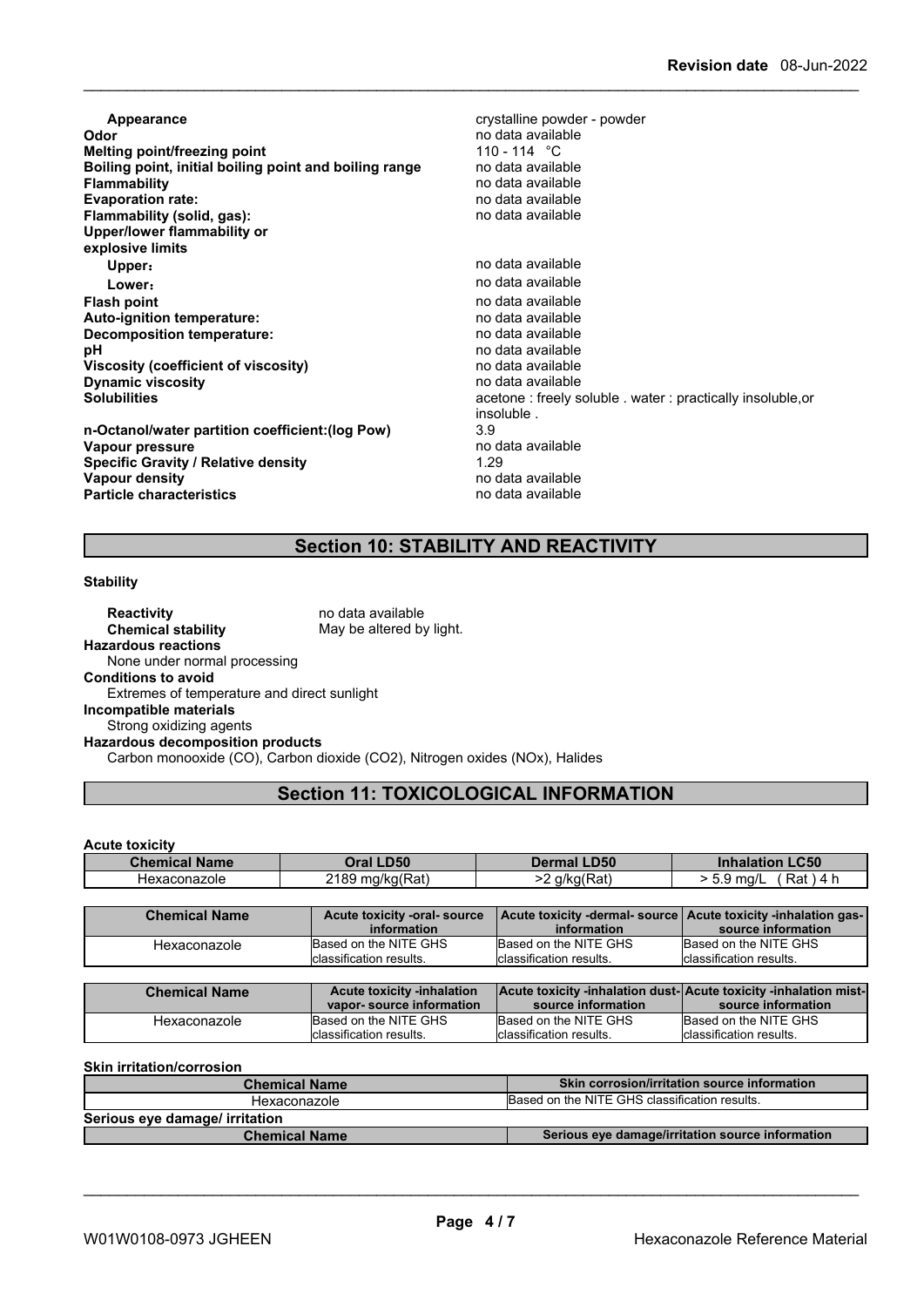| Hexaconazole                                         | Based on the NITE GHS classification results.        |
|------------------------------------------------------|------------------------------------------------------|
| Respiratory or skin sensitization                    |                                                      |
| <b>Chemical Name</b>                                 | Respiratory or Skin sensitization source information |
| Hexaconazole                                         | Based on the NITE GHS classification results.        |
| <b>Reproductive cell mutagenicity</b>                |                                                      |
| <b>Chemical Name</b>                                 | germ cell mutagencity source information             |
| Hexaconazole                                         | Based on the NITE GHS classification results.        |
| Carcinogenicity                                      |                                                      |
| <b>Chemical Name</b>                                 | <b>Carcinogenicity source information</b>            |
| Hexaconazole                                         | Based on the NITE GHS classification results.        |
| <b>Reproductive toxicity</b><br><b>Chemical Name</b> | Reproductive toxicity source information             |
| Hexaconazole                                         | Based on the NITE GHS classification results.        |
| <b>STOT-single exposure</b>                          |                                                      |
| <b>Chemical Name</b>                                 | STOT -single exposure- source information            |
| Hexaconazole                                         | Based on the NITE GHS classification results.        |
| <b>STOT-repeated exposure</b>                        |                                                      |
| <b>Chemical Name</b>                                 | STOT -repeated exposure- source information          |
| Hexaconazole                                         | Based on the NITE GHS classification results.        |
| <b>Aspiration hazard</b>                             |                                                      |
| <b>Chemical Name</b>                                 | <b>Aspiration Hazard source information</b>          |

### **Section 12: ECOLOGICAL INFORMATION**

Hexaconazole **Based on the NITE GHS classification results.** 

**Ecotoxicity** No information available

#### **Other data**

| <b>Chemical Name</b> | Short-term (acute) hazardous to the<br>aquatic environment source<br>information | Long-term (chronic) hazardous to the<br>aquatic environment source<br>information |
|----------------------|----------------------------------------------------------------------------------|-----------------------------------------------------------------------------------|
| Hexaconazole         | Based on the NITE GHS classification                                             | Based on the NITE GHS classification                                              |
|                      | <i><b>Iresults.</b></i>                                                          | results.                                                                          |

**Persistence and degradability** No information available<br>**Bioaccumulative potential** No information available **Bioaccumulative potential<br>Mobility in soil Hazard** to the ozone layer

No information available<br>No information available

### **Section 13: DISPOSAL CONSIDERATIONS**

#### **Waste from residues**

Disposal should be in accordance with applicable regional, national and local laws and regulations. **Contaminated container and contaminated packaging**

Disposal should be in accordance with applicable regional, national and local laws and regulations.

### **Section 14: TRANSPORT INFORMATION**

| <b>ADR/RID</b><br>UN number<br>Proper shipping name:<br><b>UN classfication</b><br>Subsidiary hazard class | Not regulated  |
|------------------------------------------------------------------------------------------------------------|----------------|
| Packing group<br><b>Marine pollutant</b>                                                                   | Not applicable |
| IMDG                                                                                                       | Not regulated  |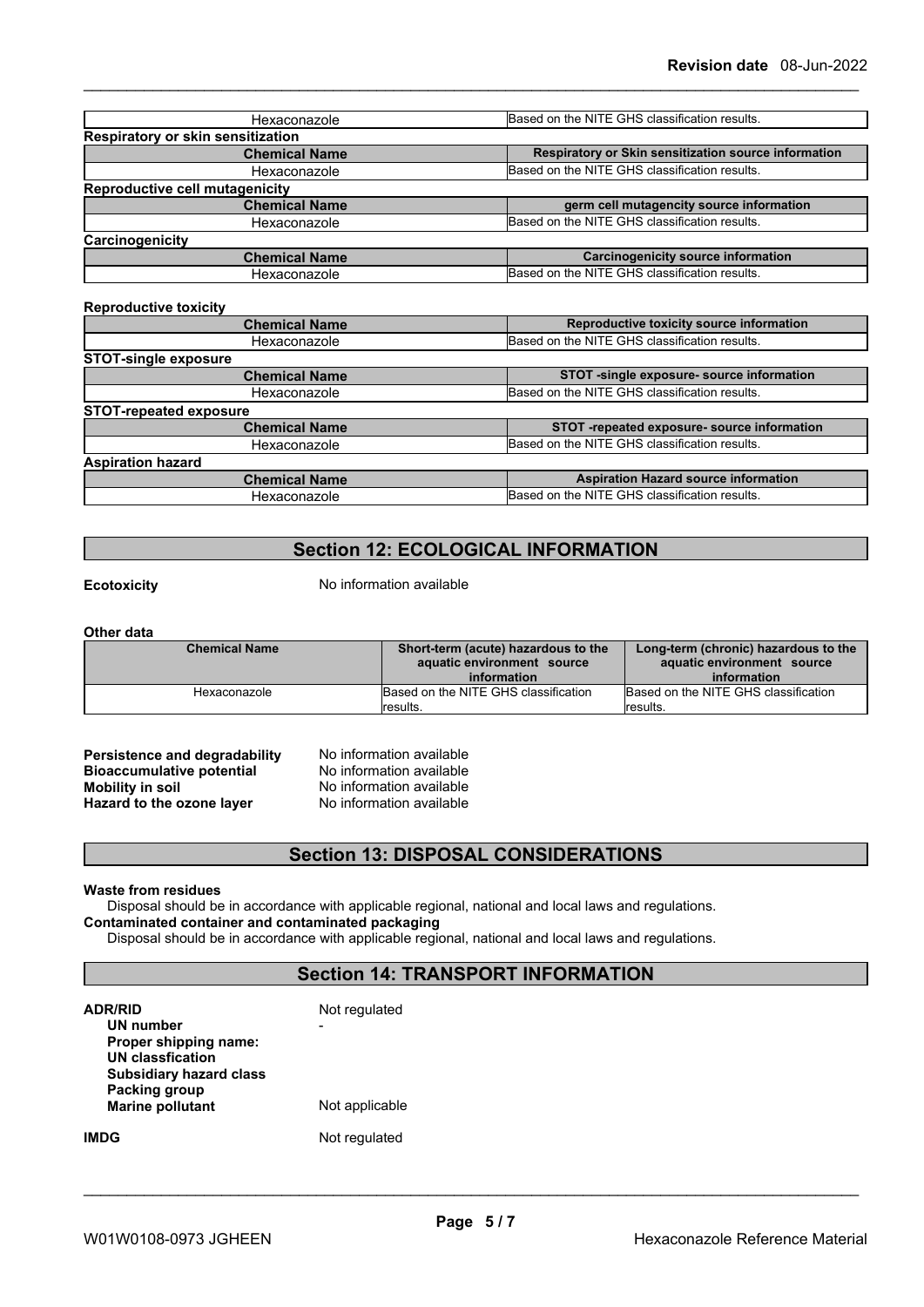| UN number<br>Proper shipping name:<br>UN classfication<br><b>Subsidiary hazard class</b><br>Packing group |                          |
|-----------------------------------------------------------------------------------------------------------|--------------------------|
| <b>Marine pollutant (Sea)</b>                                                                             | Not applicable           |
| Transport in bulk according to                                                                            | No information available |
| Annex II of MARPOL 73/78 and                                                                              |                          |
| the IBC Code                                                                                              |                          |
| IATA                                                                                                      | Not regulated            |
| UN number                                                                                                 |                          |
| Proper shipping name:                                                                                     |                          |
| <b>UN classfication</b>                                                                                   |                          |
| <b>Subsidiary hazard class</b>                                                                            |                          |
| Packing group                                                                                             |                          |
| <b>Environmentally Hazardous</b>                                                                          | Not applicable           |
| <b>Substance</b>                                                                                          |                          |

## **Section 15: REGULATORY INFORMATION**

| International Inventories<br><b>EINECS/ELINCS</b><br><b>TSCA</b> | Listed                                  |
|------------------------------------------------------------------|-----------------------------------------|
| Japanese regulations                                             |                                         |
| <b>Fire Service Act</b>                                          | Not applicable                          |
| <b>Poisonous and Deleterious</b>                                 | Not applicable                          |
| <b>Substances Control Law</b>                                    |                                         |
| <b>Industrial Safety and Health Act Not applicable</b>           |                                         |
| <b>Regulations for the carriage</b>                              | Not applicable                          |
| and storage of dangerous                                         |                                         |
| goods in ship                                                    |                                         |
| <b>Civil Aeronautics Law</b>                                     | Not applicable                          |
| <b>Marine Pollution Prevention</b>                               | Marine pollutants (P and PP substances) |
| Law                                                              |                                         |
| <b>Pollutant Release and Transfer Class 2</b>                    |                                         |
| <b>Register Law</b>                                              |                                         |
| $(-2023.3.31)$                                                   |                                         |
| Class 2 - No.                                                    | 33                                      |
| <b>Pollutant Release and Transfer</b>                            | Not applicable                          |
| <b>Register Law</b><br>(2023/4/1~)                               |                                         |
| <b>Export Trade Control Order</b>                                | Not applicable                          |

| <b>Chemical Name</b>                     | Poisonous and Deleterious<br>Substances Control Law | Industrial Safety and Health Act  <br><b>Substances</b><br>(Law Art 57-2)<br>$(-2024.3.31)$ | I Pollutant Release and Transfer<br>Register Law<br>(~2023.3.31) |
|------------------------------------------|-----------------------------------------------------|---------------------------------------------------------------------------------------------|------------------------------------------------------------------|
| <b>Hexaconazole</b><br>79983-71-4 (99.0) |                                                     |                                                                                             | Applicable                                                       |

### **Section 16: OTHER INFORMATION**

| Key literature references and | NITE: National Institute of Technology and Evaluation (JAPAN)                   |  |  |
|-------------------------------|---------------------------------------------------------------------------------|--|--|
| sources for data etc.         | http://www.safe.nite.go.jp/japan/db.html                                        |  |  |
|                               | <b>IATA dangerous Goods Regulations</b>                                         |  |  |
|                               | RTECS: Registry of Toxic Effects of Chemical Substances                         |  |  |
|                               | Japan Industrial Safety and Health Association GHS Model SDS                    |  |  |
|                               | Dictionary of Synthetic Oraganic Chemistry, SSOCJ, Koudansha Scientific Co.Ltd. |  |  |
|                               | Chemical Dictionary, Kyouritsu Publishing Co., Ltd.                             |  |  |
|                               | etc                                                                             |  |  |